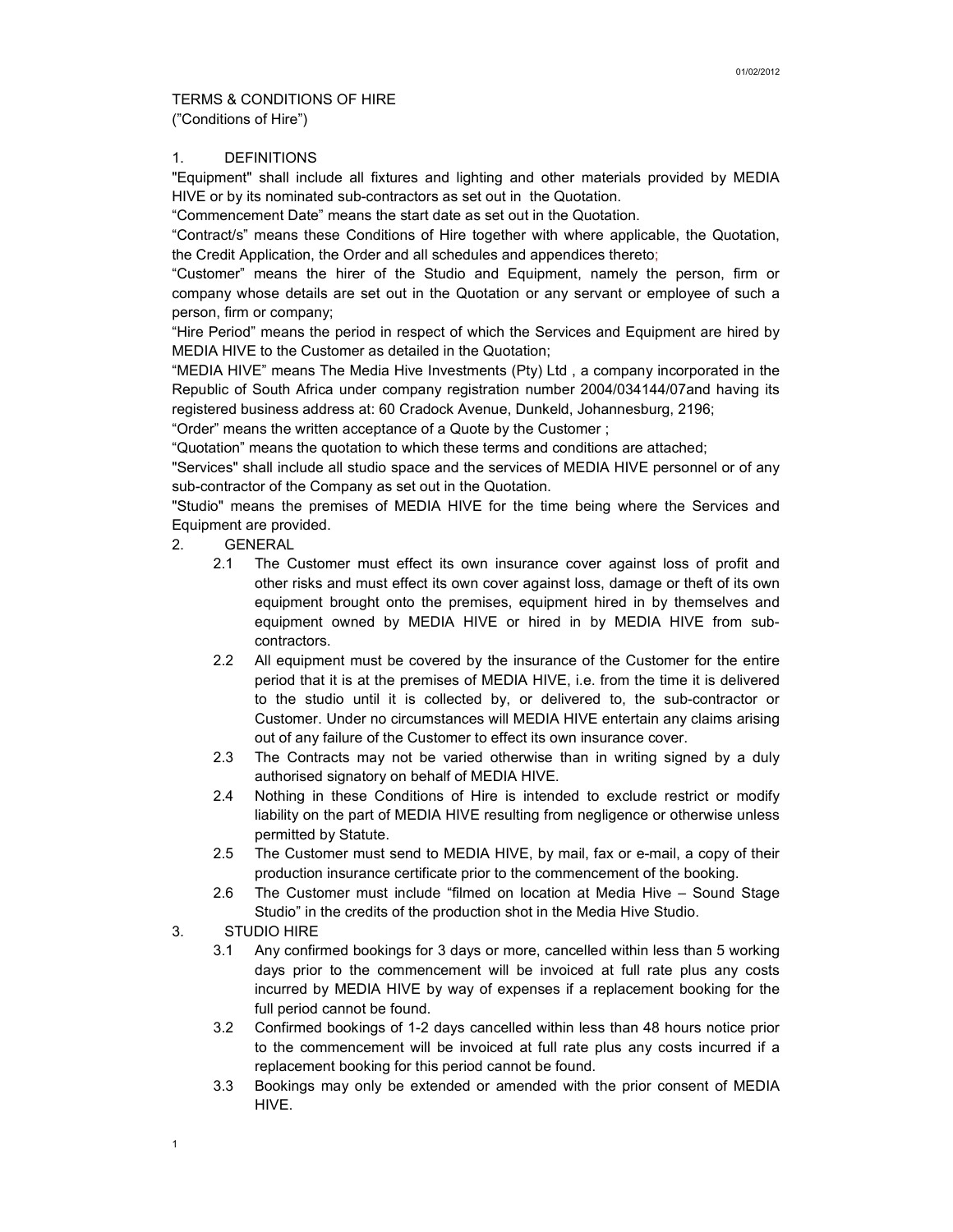- 3.4 The Customer must observe all regulations governing the use of the Studio and of any Equipment and Services whether imposed by MEDIA HIVE or by any statutory body or Local Authority.
- 3.5 The Studio is available for the use of the Customer named in the booking and the Customer is not permitted to sub-contract sub-let or otherwise permit any third party to utilise the Studio without the prior written consent of MEDIA HIVE.
- 3.6 The Customer is responsible for any loss or damage occasioned to the Equipment, (whether owned by MEDIA HIVE, hired in by MEDIA HIVE from subcontractors, or hired in by the Customer) or the Studio caused by or arising from the Customer use thereof or by any servant agent employee or subcontractor of the Customer.
- 3.7 Any materials used in connection with sets constructed by the Customer shall be forthwith removed from the Studio at the end of the Hire Period at the expense of the Customer.
- 3.8 No alterations decorations or additions to the Studio are permitted without the consent of MEDIA HIVE and at the end of the Hire Period the Studio must be surrendered in the same condition that it was in at the start of the Hire Period. Any costs incurred by MEDIA HIVE arising out of any breach of this Condition shall be paid by the Customer.
- 3.9 Decoration of the Studio will not be allowed. Special painting requirements should be notified to the Studio manager in advance and the proposed requirement will be price quoted.
- 3.10 If the customer or persons under supervision of the customer behave in an inappropriate, illegal or dangerous manner, MEDIA HIVE reserve the right to escort such persons off the premises and cease the hire of the studio immediately.
- 3.11 A studio hire day is 10 hours between the hours of 8am and 6pm, unless otherwise arranged. MEDIA HIVE reserve the right to charge overtime per additional hour at 10% of the full hire cost per hour. Additional overtime hours must be agreed with MEDIA HIVE.
- 3.12 The Customer must notify MEDIA HIVE of any use of exotic animals, automobiles, hazardous materials, stunts, and explosives and/or pyrotechnics prior to the shoot and of any requirements associated with such use.
- 4. INSPECTION
	- 4.1 The Customer may inspect the Equipment and the Studio by prior arrangement with MEDIA HIVE during normal business hours before the commencement of the Hire Period. It shall at all times be the Customer's responsibility to satisfy itself that the Equipment and the Studio are suitable for its purpose.
	- 4.2 MEDIA HIVE does not warrant that the Equipment and/or the Studio are fit for the purposes of the Customer and there is no obligation on the part of MEDIA HIVE to assess the needs of the Customer or to advise the Customer in relation to such needs. Any assessment or advice which may be given by the Company is entirely without liability on the part of MEDIA HIVE and does not form part of any agreement between MEDIA HIVE and the Customer.
- 5. HIRE OF SERVICES AND EQUIPMENT
	- 5.1 All Equipment and Services are supplied by MEDIA HIVE entirely at the risk of the Customer. MEDIA HIVE shall not be liable for loss or damage of any kind to material or props or Equipment entrusted to it however caused including consequential loss and loss of profit.
	- 5.2 All Equipment supplied to the Customer is in good condition. The Customer must notify MEDIA HIVE at the time of supply if the condition of the Equipment is not acceptable.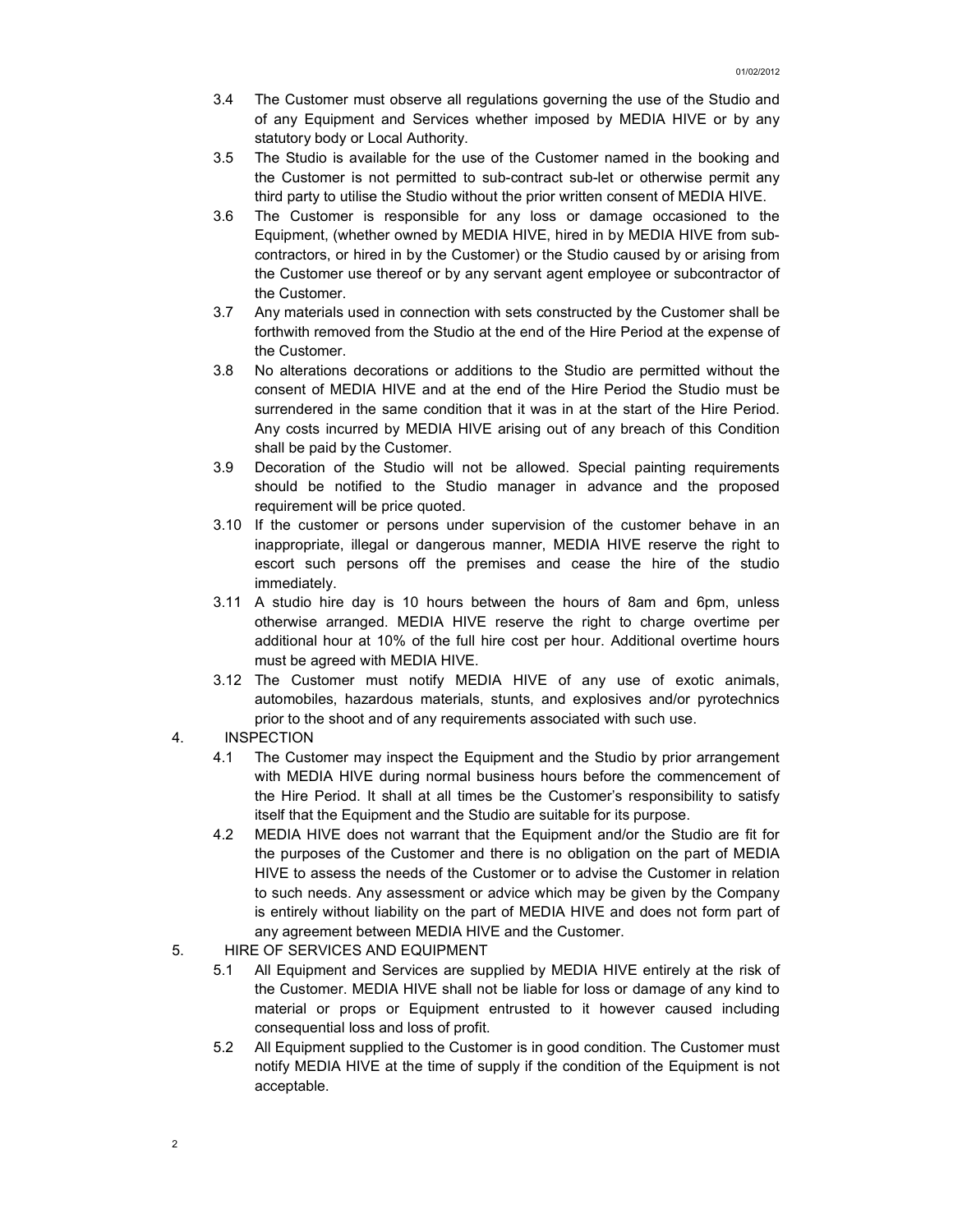- 5.3 In no circumstances shall MEDIA HIVE be liable for any transport cost or for any loss or damage including consequential loss or damage however caused arising out of the use or the inability to use the Equipment supplied or agreed to be supplied.
- 5.4 The Customer may not without the written consent of MEDIA HIVE (i) Remove the equipment from the Studio premises; or (ii) modify or alter or tamper with the Equipment in any way; nor (iii) use the Equipment in a manner not recommended by the Manufacturer; nor (iv) allow or suffer the Equipment to be used by any untrained or unauthorised personnel; nor (v) part with possession sell pledge encumber or suffer any lien to be created on the Equipment; nor (iv) open or close the acoustic door to the Studio without the assistance of MEDIA HIVE staff.
- 5.5 Where at the request of the Customer MEDIA HIVE supplies to the Customer the services of a driver, assistant, sub-contractor, free-lance or other person such person shall be deemed to be the servant of the Customer and the said services shall be deemed to be rendered by the Customer and MEDIA HIVE shall not be liable for loss or damage of any kind however caused.
- 5.6 MEDIA HIVE shall not be liable for any loss or damage howsoever arising out of any statement advice instruction or any other representation given or made by any servant of MEDIA HIVE or any other person whose services are supplied to the Customer.
- 5.7 The Hire Period for services or Equipment cannot be extended otherwise than with the consent of MEDIA HIVE .
- 5.8 Equipment must be returned promptly at the end of the hire period in good condition (save for fair wear and tear). The Customer shall pay or compensate MEDIA HIVE for the replacement value of lost or damaged Equipment or in respect of any cancellation or variation of any order or failure to return the Equipment on time.
- 5.9 The Studio is supplied clean with an infinity curve at the start of the Hire Period and all the costs of painting repairing and maintaining this state are payable by the Customer. MEDIA HIVE must be notified by the Customer at the start of the Hire Period if any aspect of the condition of the studio is considered damaged or unfit for use.
- 5.10 The Customer shall return the Studio to MEDIA HIVE in a clean condition and agrees to sweep the studio floor and remove all tape, sets, set pieces, props and equipment upon completion of the shoot.
- 6. PRICES, PAYMENT AND ADDITIONAL CHARGES
	- 6.1 The hire charges shall be the cost as set out in the Quotation and shall be subject to VAT at the prevailing rate and MEDIA HIVE shall have the right to adjust its price list for any increase in any costs of any kind arising for any reason after the commencement of the hire period.
	- 6.2 Unless otherwise agreed, 50% of the hire charges will be settled in cash or credit card before the commencement of the hire period. The Customer must settle accounts within 30 days of the date of invoice.
	- 6.3 The hire charge commences when the Studio and/or Equipment is made available to the Customer whichever is the earlier and terminates when the Studio and Equipment is surrendered or returned to MEDIA HIVE.
	- 6.4 Any additional Equipment, services, staff or modifications to the Quote shall be billed to and paid for by the Customer.
	- 6.5 At the end of the Hire Period the Customer may be charged at the discretion of MEDIA HIVE an additional rental where the Studio or any item of Equipment is delivered to or returned to MEDIA HIVE in a bad or damaged condition so as to preclude use or hire of the said Studio or Equipment.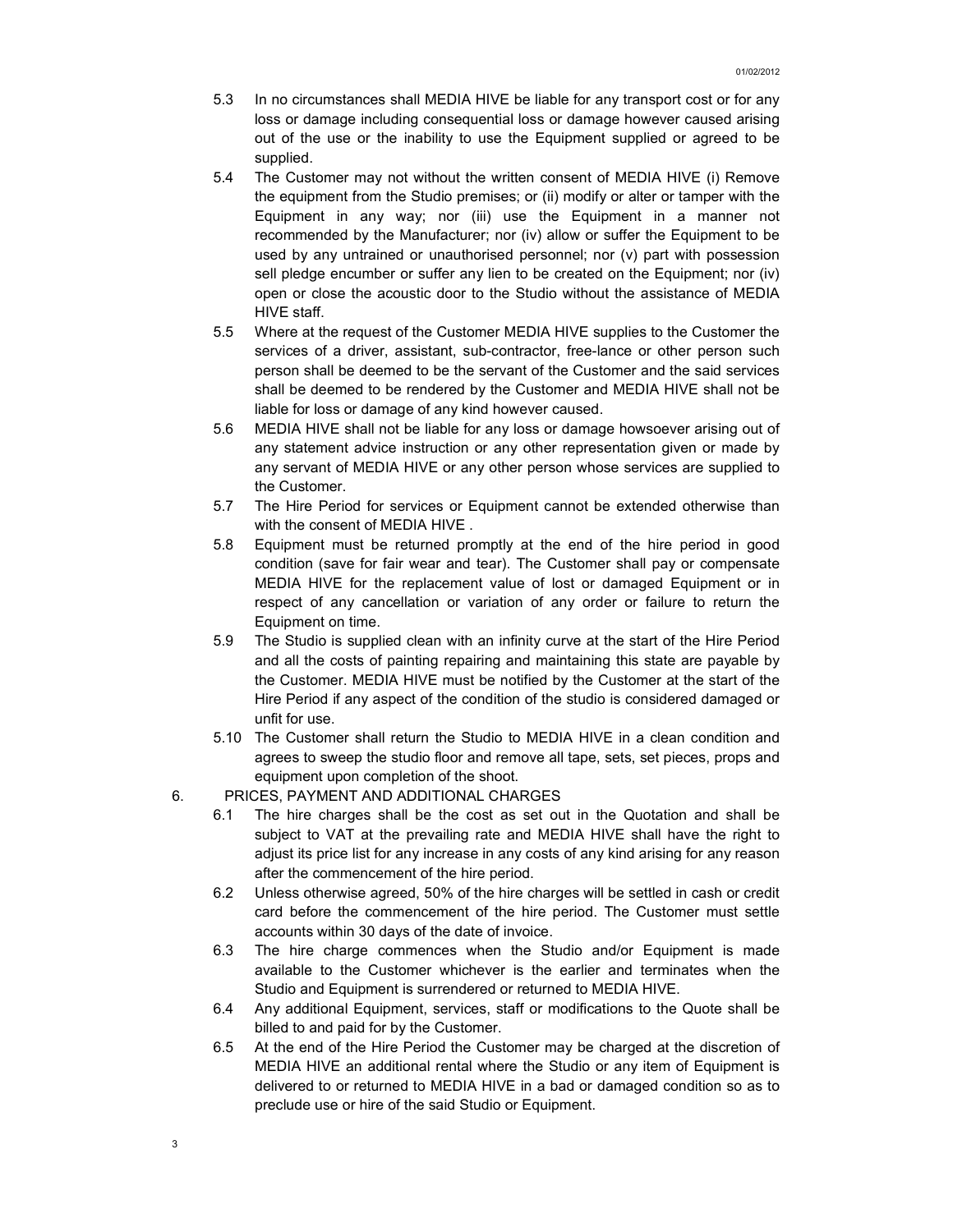- 7. EXCLUSIONS OF LIABILITY
	- 7.1 Subject as hereinbefore mentioned MEDIA HIVE shall not be liable to the Customer for any loss damage expense liability or for any consequential loss (including loss of profit) whatsoever or howsoever arising out of or in connection with any of the following: (a) any damage to or loss of property by the Customer or the Customers servants or agents or any third party. (b) any breakdown stoppage or failure of the facilities and Equipment provided in the Studio or any other Equipment supplied to the Customer by MEDIA HIVE. (c) any death or injury occasioned to any Customer or servant or agent of any Customer occasioned by the use of the Studio or any Equipment unless such death or injury is directly attributable to the negligence of MEDIA HIVE or the servants or agents of MEDIA HIVE.
- 8. INDEMNITY
	- 8.1 The Customer shall at all times keep MEDIA HIVE indemnified against all actions proceedings costs charges claims expenses and demands whatsoever which may be made or brought against MEDIA HIVE or the servants or agents of MEDIA HIVE by any third party in respect of any alleged injury loss damage or expense arising out of or in connection with the use of the Studio or Equipment or services supplied by MEDIA HIVE even where such injury loss damage or expense is caused wholly or in part by the negligence or breach of contract of MEDIA HIVE its directors servants or agents save in respect of any death or personal injury caused by the negligence of MEDIA HIVE as aforesaid.
- 9. TERMINATION
	- 9.1 MEDIA HIVE may summarily terminate any hire contract with the Customer upon the happening of any of the following events: (a) if the Customer shall fail to pay any of the monies due to MEDIA HIVE; or (b) if the Customer enters into liquidation (other than for the purposes of amalgamation or reconstruction) or being an individual shall be declared insolvent; or (c) if the Customer shall be in breach of any of the terms of these Conditions of Hire and any such termination shall be without prejudice to any rights accrued to MEDIA HIVE against the Customer prior to the date of termination.
- 10. SURETY

The person signing the Quotation on behalf of the Customer ("the Surety") does hereby bind himself/herself jointly and severally with the Customer as surety and co-principal debtor, in favour of MEDIA HIVE for the due fulfilment of any and all obligations of the Customer to MEDIA HIVE, arising out of this Contract. The Surety hereby renounces the benefits of excussion and division, and the benefits of cession of action, "non numeratae pecuniae", "non causa debiti ", "revision of accounts and no value received, the full meaning and effect of which he/she declares to understand and accept

11. AUTHORITY TO CONTRACT

If the person signing the Contract is not the Customer he warrants that he/she has the authority of the Customer to enter into this Contract on the Customer's behalf and shall indemnify MEDIA HIVE against all losses, damages, actions, proceedings, costs, claims, or demands whatsoever suffered or incurred by MEDIA HIVE as a result of the lack of such authority.

- 12. NON-ASSIGNMENT The Customer shall not assign this contract or rehire or part with possession of any of the Equipment without MEDIA HIVE's written consent.
- 13. GOVERNING LAW

The laws of the Republic of South Africa shall govern this contract, its implementation and interpretation and any arbitration or litigation arising out of or in relation to this Contract.

14.